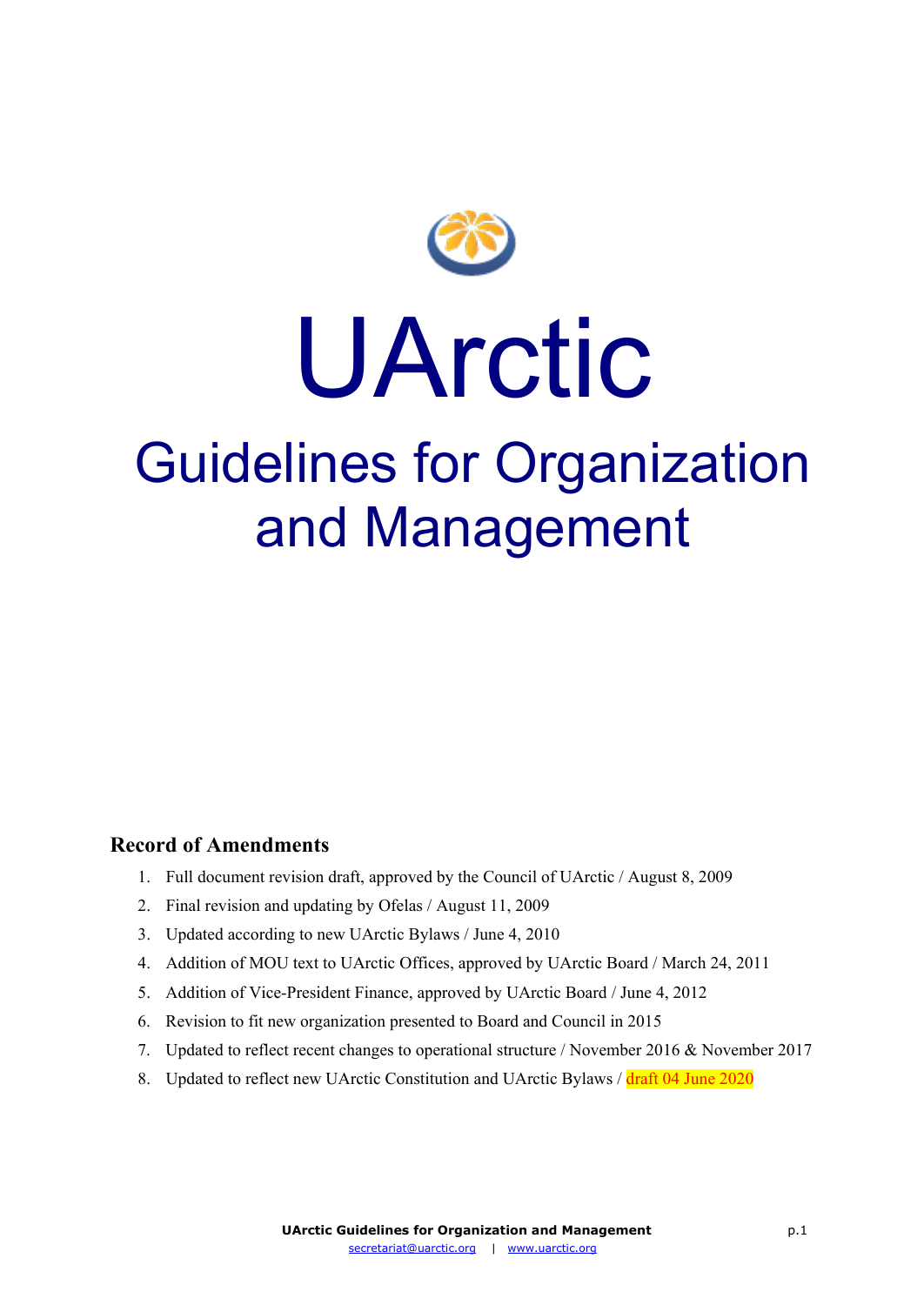# **UArctic Guidelines for Organization and Management**

#### *Introduction*

These guidelines describe the University of the Arctic (UArctic) operational structure as developed to reflect the goals set out in the [UArctic Strategic Plan 2020.](http://www.uarctic.org/media/360332/UArctic_Strategic_Plan_FINAL_screen.pdf) This document describes the operational areas of UArctic that report to the President, and that are under the responsibility of the Board of UArctic. This document does not address UArctic's governance system (i.e. Board, Assembly and their committees and advisory groups) as these are defined in the [UArctic Bylaws.](https://www.uarctic.org/media/1600387/uarctic-bylaws-2020.pdf)

This document is approved by UArctic's Board, with non-substantive edits able to be made by the President in conjunction with the Senior Leadership Team (Ma-Mawi).

#### *UArctic Operational Structure*

UArctic is governed by its Board and its Assembly of members, which provide strategic leadership and the voice of our members respectively. UArctic's Board is our highest governing body and has general responsibility for UArctic's strategic development and setting main priorities, including finances and staffing. The Assembly of UArctic is represented by each member of UArctic, which oversees our program development and the direction of the organization. The Assembly also acts as a forum of consultation, networking and cooperation between all members.

As defined in the Bylaws, the President and the UArctic International Secretariat form the core of UArctic's administration. Additional administrative capacity is overseen by the President, in consultation with the Board and the Assembly.

The Bylaws set the overall principles for UArctic administration including frames for how Board decisions related to the President and daily leadership of UArctic are made. The Board and Assembly, as well as their respective committees and advisory groups have their own rules of procedure that describe their operation and meetings (those rules are not covered in this document). The roles and functions of all UArctic Vice-Presidents are further defined in this document.

UArctic operational structure consists of management bodies, which are inclusive of leadership, coordination, implementation, and administrative functions. All management bodies shall follow the principles laid out in this document and UArctic Bylaws, when implementing the UArctic Strategic Plan and Strategic Implementation Plan.

For some activities there exist supplementary operational documents that guide specific parts of UArctic implementation and operation. Management bodies may develop their own procedures and rules as long as they are consistent with other parts of UArctic governance and organizational rules and procedures.

#### *UArctic's Governance bodies defined elsewhere:*

- **The Assembly of UArctic (Assembly)** formerly know as the Council, this body consists of representatives of all UArctic member institutions and organizations.
- **The Board of UArctic (Board)** consists of at least nine and not more than fifteen members including the Chair, who are elected by the Assembly to serve in their personal capacities and act on behalf of UArctic.
- **Council Executive Committee (Toyon[1](#page-1-0) )** consists of the Assembly Officers (i.e. Assembly Chair, Vice-Chair, and Secretary) and the Chairs of individual Assembly Committees.

#### *Other UArctic's bodies defined in this document:*

<u>.</u>

UArctic has a number of different management bodies, with various functional purposes including leadership, coordination, implementation, and administration;

• **Senior Leadership Team (Ma-Mawi[2](#page-1-1) )** is led by the UArctic President and consists of all UArctic Vice-Presidents.

<span id="page-1-0"></span><sup>1</sup> Toyon, Pronounced 'toi-ŏn, this word comes from the Yakut language where it means "chief."

<span id="page-1-1"></span><sup>2</sup> From the Ojibwa language, meaning, "*We all work together to help one another*". The Ojibwa, or Chippewa, language is the second most commonly spoken First Nations language in Canada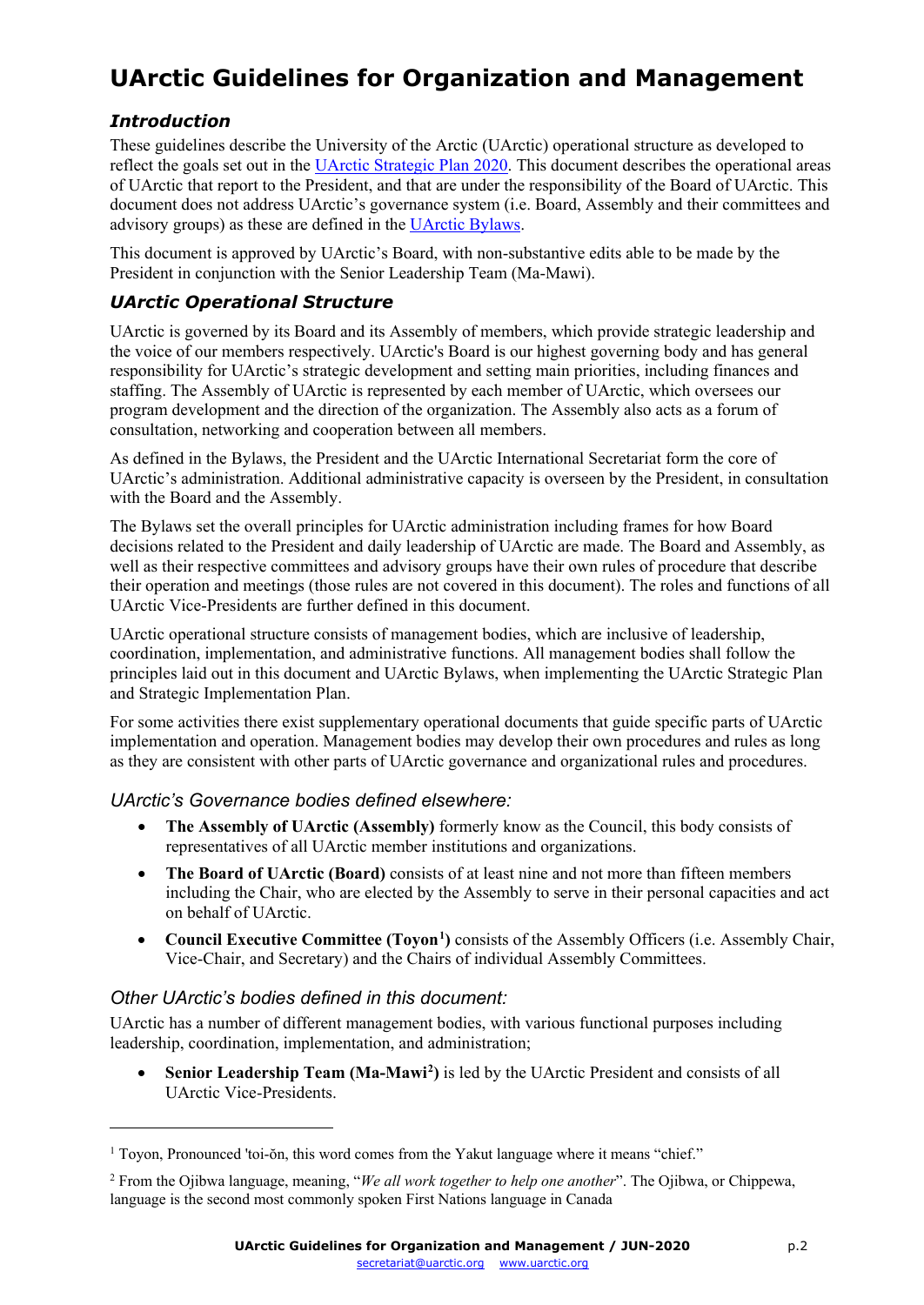- **Leadership Teams** are led by a Vice-President and consist of relevant Directors and other leaders under their area of responsibility.
- **Thematic Networks** organize joint education, research, or other networking activities engaging faculty and researchers, and is the main tool for academic and research experts to cooperate in UArctic.
- **UArctic Institutes** are independent entities shared between two or more members that carry out UArctic relevant activities in a specific field.
- **Services and Service Networks** organize and implement shared activities that serve and promote UArctic members, support cooperation and provide key organizational functionality in UArctic. May consist of either individual leaders or teams (networks).
- **UArctic International Secretariat (Secretariat)** is led by the Vice-President Organization, as the Board appointed Head of the UArctic International Secretariat. The Secretariat has support responsibilities defined in the Bylaws. The governance support functions of the Secretariat are organised as UArctic Services.
- **Task Forces, Planning Teams, Project Groups** are shorter term teams that implement a specific project, follow up specific cooperation action, or contribute to strategic development of UArctic.
- **Ofelas[3](#page-2-0)** is a joint discussion group consisting of members from *Toyon* and *Ma-Mawi*.

#### *Distributed Organization and Management*

UArctic's Organization and Management structure should at any time be able to optimally respond to the tasks given by the UArctic Strategic Plan and the Strategic Implementation Plan. The Board has agreed to some strategic choices on our structure which includes:

- UArctic organization, management and implementation shall be organized in a manner that engages and involves the members directly in all activities.
- UArctic's operations and management are distributed among its members.
- The basic entities of UArctic's activities are Thematic Networks, UArctic Institutes, UArctic Services/Service Networks, as well as Leadership Teams, Task Forces and Project Groups.
- Leadership roles are primarily the President, Vice-Presidents, and leaders of Thematic Networks, UArctic Institutes, and Services / Service Networks.
- UArctic and the member institution(s) hosting any leadership or management body shall have a formal agreement with UArctic describing the role, and regulating its function, finances available, support staff, and other conditions.
- Any UArctic leadership or management position hosted by a member shall, beyond serving UArctic, also be an asset to the host institution.
- Strategic leadership and advice is provided primarily from the Board, but also directly from Members via the Assembly and committees appointed by the Assembly.

#### *Language and Acronyms*

<u>.</u>

Respecting and promoting language plurality is a core value for UArctic. English and Russian are the second language for most northerners. For practical purposes UArctic has chosen English as the common working language, and will further strive to make all essential information available in Russian. However, UArctic encourages education, information and communication in all northern languages.

UArctic discourages the use of acronyms. Instead, whenever possible, UArctic governance and management bodies are encouraged to find a relevant name from a (small) northern language that can serve as an acronym. This is done to show respect for the diversity of languages and cultures in the Circumpolar Region. These names are collected into a list on the UArctic website and are used in the same way acronyms naturally would be used in communication. Further, the norm is that full titles and names are to be used in documents and communication instead of acronyms for clarity and transparency.

<span id="page-2-0"></span><sup>3</sup> From the Sámi, "ofelaš," pronounced 'ō-fě-lăsh, means "*pathfinder*"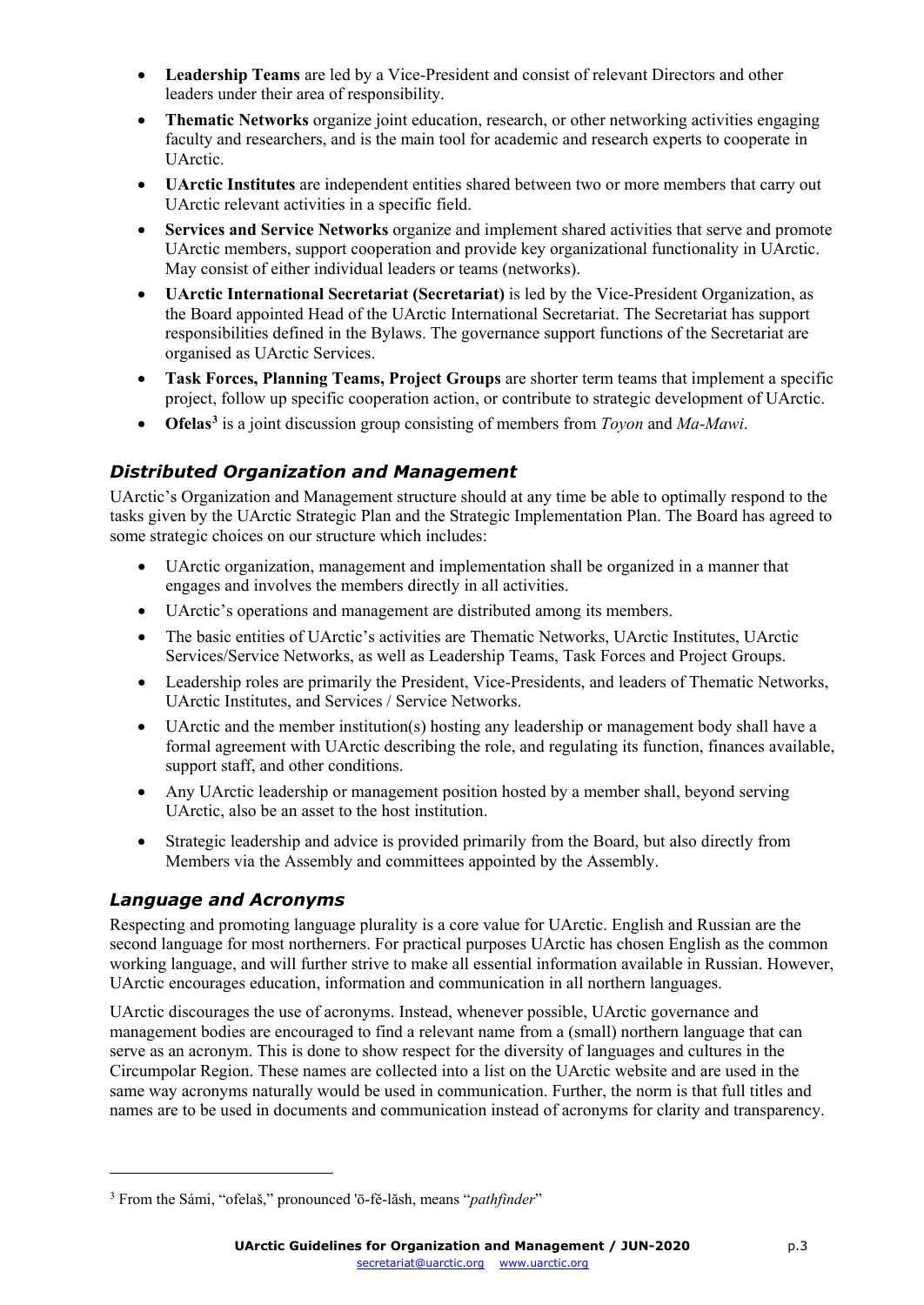#### *Responsibilities and Decision-making*

This section describes daily management responsibilities and operations for structures under the responsibility of the UArctic President.

- i. The fundamental principle of distributed operations of UArctic activities imply that all UArctic leaders shall have a strong sense of UArctic's values, ensure transparency in leadership, and proactive engagement supporting collaboration and coordination with other parts of UArctic.
- ii. The President is accountable to the Board for the overall leadership of UArctic.
- iii. Vice-Presidents are delegated full responsibility for their areas. Vice-Presidents shall in particular foster the leadership culture among leaders and relevant management bodies in implementing their work, and take necessary actions for changes in structure and the mandate of their area of operation when relevant.
- iv. The President and Vice-Presidents will normally decide by consensus on all major matters in the Senior Leadership Team (Ma-Mawi).
- v. Leads of Thematic Networks, UArctic Institutes, Services/Service Networks and other bodies are responsible for the daily operations of their areas of responsibility and shall ensure that they operate according to agreed work plans and mandates, and shall seek coordination and collaboration to foster a strong UArctic network.
- vi. Each Vice-President may form a Leadership Team consisting of relevant leaders and other appointed experts if relevant to support decision making in their area.
- vii. Vice-Presidents may receive strategic support from high level advisory groups or committees appointed by the Board or Assembly (e.g. Indigenous Issues Committee, Board Finance Policy Advisory Group).
- viii. The President and Vice-Presidents shall have a deputy, and for longer term absence there can be appointed persons to act in the role. Ma-Mawi can make decisions on acting and deputies.

#### *UArctic Senior Leadership*

**UArctic President:** Under the direction of the Board, the President serves as the chief executive officer of UArctic and is responsible for its overall administration and the development and delivery of its activities. The President may form such committees or other subsidiary bodies as he or she deems necessary to carry out the administrative activities of UArctic. In the daily operations of UArctic, the President chairs Ma-Mawi, follows up the work of Ma-Mawi members, and has a particular responsibility for new initiatives and oversees UArctic's external relations.

*Vice-President Academic: The Vice-President Academic has strategic leadership for UArctic's academic affairs and activities, including the approval / endorsement of undergraduate and graduate education, the Circumpolar Studies curriculum and other UArctic collective education initiatives, to stimulate development and promotion of shared education programs, UArctic education support services, as well as new education and training related activities. The Vice-President Academic has a specific responsibility to engage the Assembly to strengthen academic cooperation among our members.*

*Vice-President Research: The Vice-President Research has the strategic leadership for UArctic's research related activities, with focus on support and promotion of research cooperation within UArctic, and working for the interests of UArctic members in Arctic research. The Vice-President Research is also responsible for the overall strategic leadership of Thematic Networks and UArctic Institutes, even if their respective activities often address education, outreach and other networking activities in addition to research cooperation.*

*Vice-President Organization: The Vice-President Organization is appointed by the Board as Head of the UArctic International Secretariat, and is responsible for the day-to-day administrative activities of UArctic, and for providing support to UArctic's governance bodies. The Vice-President Organization has the strategic leadership for UArctic as a membership organization, and oversees member support services (except those related to education and research). Furthermore, the Vice-President Organization is responsible for UArctic Communication services, support to UArctic's governance system, overall administration, and maintaining planning and reporting routines, including*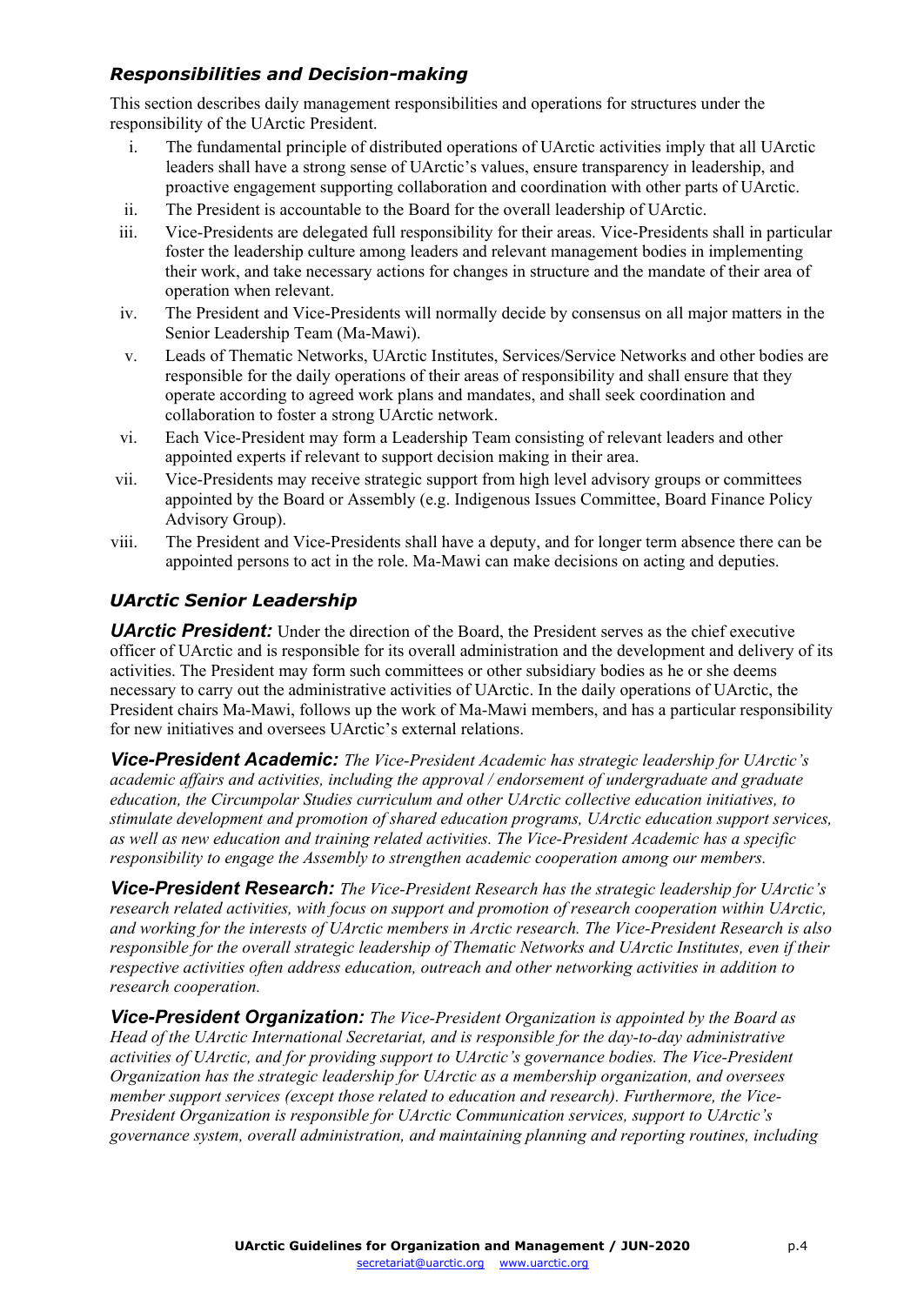*the collection of membership fees. Vice-President Organization has overall responsibility for the coordination of the UArctic brand.*

#### *Vice-President Indigenous*

The Vice-President Indigenous has the strategic leadership for ensuring that indigenous perspectives are included across UArctic's activity areas, and for ensuring that UArctic partners with, and contributes to, the well-being of northern indigenous communities. In particular, the Vice-President Indigenous ensures that UArctic adheres to its goals and values concerning diversity and reciprocity, and the importance of traditional knowledge in our activities, and our efforts to promote northern relevant education and research in and for the peoples of the North. The Vice-President Indigenous also serves as Secretary of the Council's Indigenous Issues Committee and shall collaborate closely with the Permanent Participants of the Arctic Council.

#### *Vice-President Interregional Cooperation*

The Vice-President Interregional Cooperation has the strategic leadership to ensure UArctic's commitment to circumpolarity by supporting the participation and engagement of all Russian members in UArctic activities. The Vice-President Interregional Cooperation shall in particular ensure that UArctic leaders located in both Russia and "the West" get increased insight in education and research systems and opportunities on "both sides". The Vice-President Interregional Cooperation also supports UArctic's relations with federal and regional authorities in Russia, and for providing other Vice-Presidents with advice and support for the development of UArctic's research and education efforts within Russia and good East-West partnership.

#### *Vice-President Finance, Development and Engagement*

The Vice-President Finance, Development and Engagement has the strategic leadership for UArctic's economic development. The primary focus is development initiatives to encourage and support Arctic and northern public engagement activities amongst member institutions. The Vice-President provides support and encourages communication and collaboration amongst members for creation, sharing and application of new public engagement initiatives. Further, the Vice-President brokers' partnerships and collaborations that connect public engagement to excellence in Northern research, scholarship and creativity. The Vice-President serves as secretary of the Board's Finance Policy Advisory Group, leading the overall financial planning and reporting functions, while supporting the Board in it its overall fundraising responsibility.

#### *Vice-President Mobility*

The Vice-President Mobility has the strategic leadership for all UArctic mobility related activities, and mobility cooperation in and with the North. The primary focus is the development of partnerships and for providing endorsement to northern relevant mobility initiatives. In particular, the Vice-President Mobility leads fundraising efforts that focus on mobility cooperation, and ensure that appropriate processes are in place to collect information on all mobility activity between UArctic member institutions and provides annual overviews. With overall leadership of the UArctic mobility expert team, the Vice-President Mobility keeps close connections with Thematic Networks and UArctic Institutes to identify needs and partners to find mobility solutions.

#### *UArctic Operational Leadership*

UArctic has operational leaders in three categories:

- Leaders of Thematic Networks and UArctic Institutes who lead academic and research focussed cooperation in UArctic.
- Leaders of Service Networks and UArctic Services lead institutional cooperation activities and UArctic administrative and operational functions.
- UArctic Task Forces and Project Group leaders.

Operational leaders shall have titles in accordance with their duties and role, as specified by Ma-Mawi and the Vice-President to whom they report. These titles may be defined in the relevant management body's rules of procedure, as necessary. Leaders of Thematic Networks, UArctic Institutes, and Services/Service Networks shall have one or more deputy (vice-leaders); deputies may also be appointed for other leader functions. The appointment of all leaders and vice-leaders are approved by Ma-Mawi.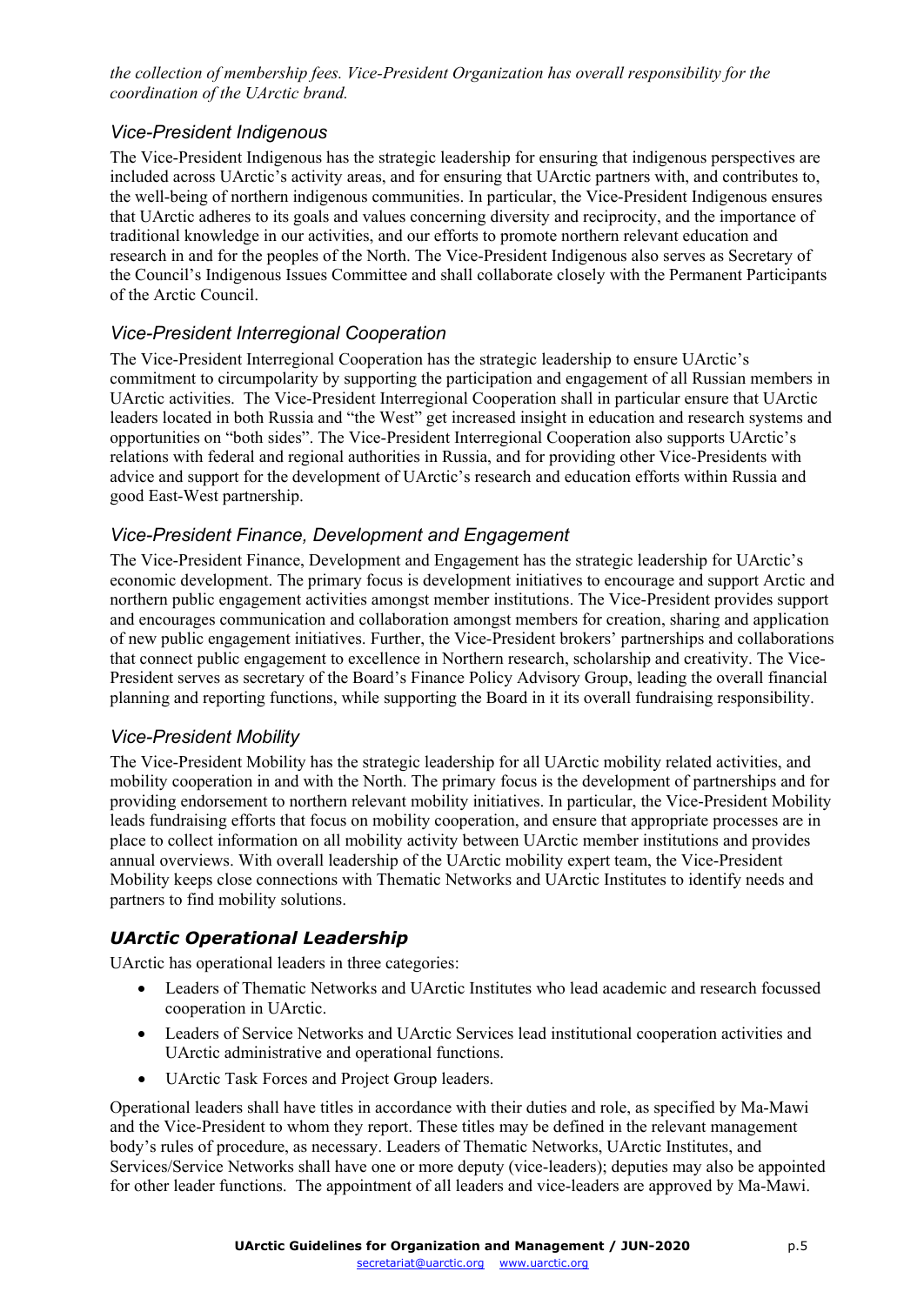All leaders shall:

- Lead and oversee the operation of the body they lead
- Oversee the work of any sub-units, if relevant
- Take initiative towards, and engage members of the body they lead to develop funding applications that help implement the activities of the body.
- Ensure that students, experts, and other persons participating in the activity are treated appropriately and ensure adequate internal communication.
- Ensure that all results, outcomes, events, etc. are reported through UArctic news, and shall strive to include news on associated activities.
- Ensure active coordination and cooperation with other UArctic bodies.
- Take overall planning, reporting, and evaluation responsibility for the body, and ensure that reporting within UArctic is done as required
- Ensure that activities are also reported as required by host institution(s)
- Manage personnel decisions within the body, if relevant, in cooperation with the Vice-President.
- Establish cooperation with bodies outside UArctic to support and complement development and delivery
- Maintain active communication with all relevant Vice-Presidents and the President.
- Represent UArctic and act on behalf of UArctic on matters belonging to their area of responsibility in a transparent and cooperative manner.
- Participate by sharing relevant information with other leaders.

#### *Leadership Teams*

Leadership Teams are bodies for decision-making, coordination and implementation over particular responsibility areas, and exist at various levels. Ma-Mawi is composed of the President and Vice-Presidents. The Academic, Research, and Organization Leadership Teams are led by their respective Vice-Presidents and are composed of the leaders of relevant responsibility areas. The Thematic Networks Leadership Team is led by the Director of Thematic Networks, and composed of the leaders of individual Thematic Networks and UArctic Institutes. Not all Vice-Presidents have Leadership Teams, but some are instead supported by governance committees and advisory groups, as appropriate.

#### *Ma-Mawi, Senior Leadership Team*

Together, the President and Vice-Presidents form UArctic's Senior Leadership Team (Ma-Mawi). The team is responsible for providing strategic leadership and overall coordination of UArctic's operational activities, and for ensuring their development and delivery. Ma-Mawi meetings are held on a regular basis, and meetings may include the participation of Directors or other leaders when needed.

**Members**: President and all Vice-Presidents

#### *UArctic Academic Leadership Team*

Oversees activities related to academic development, including UArctic's endorsement of academic programs and courses, maintenance of commonly developed curricula like the Circumpolar Studies, and delivery of UArctic commonly organised academic offerings.

**Members**: Vice-President Academic and relevant leaders of Services/Service Networks and selected Thematic Network leaders.

#### *UArctic Research Leadership Team*

Oversees activities related to research collaboration, support, and strategic leadership on research policy and strategy development. The Research Leadership Team has primary responsibility for the research activities of Thematic Networks and UArctic Institutes.

**Members**: Vice-President Research and selected leaders of Thematic Networks, Institutes, Services/Service Networks.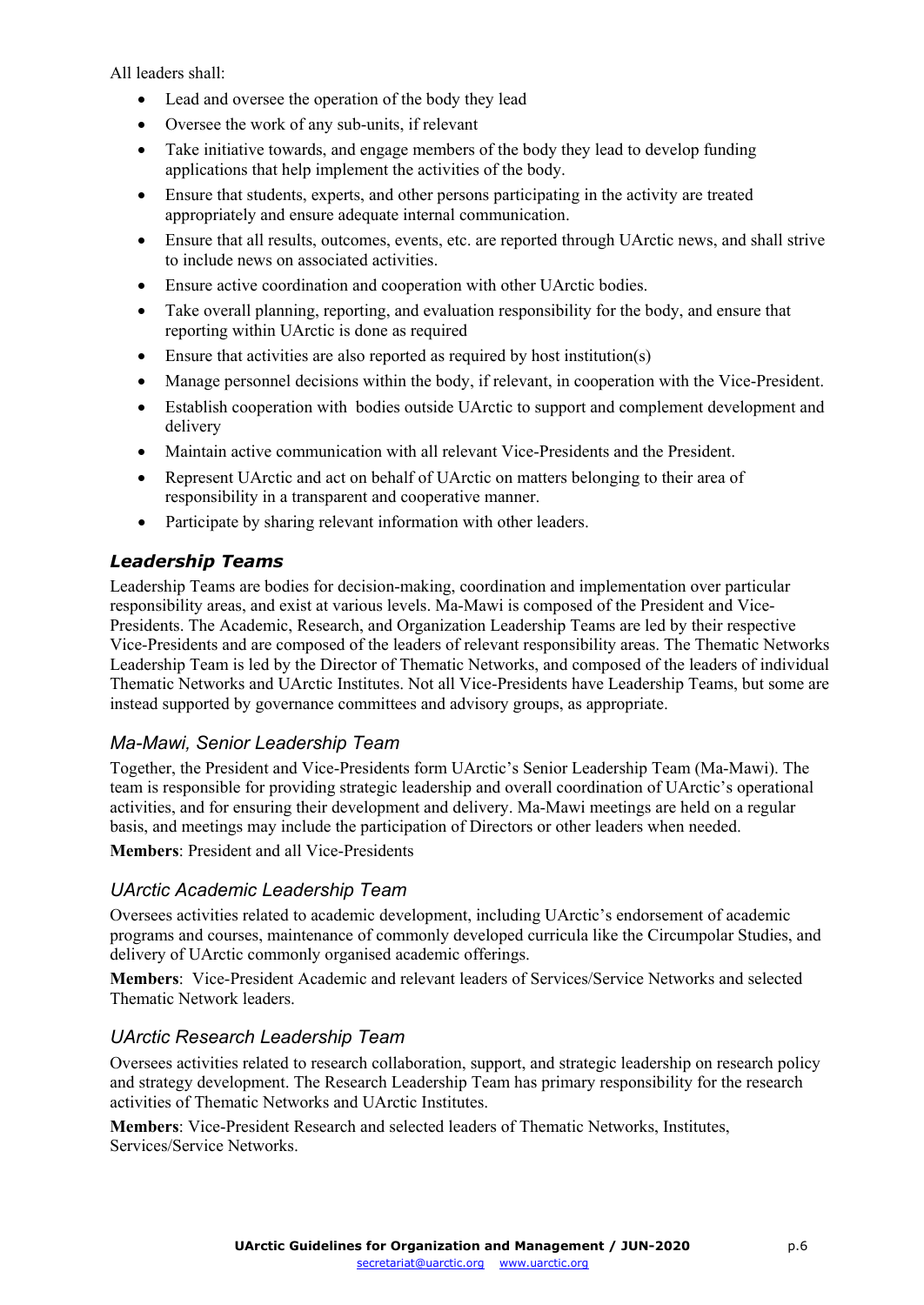#### *UArctic Organization Leadership Team*

Has overall responsibility for the organizational functions and services that support the UArctic member network as a whole, including its governance bodies, networking and cooperation, and information management.

**Members**: Vice-President Organization and relevant leaders of Services/Service Networks.

#### *Thematic Networks Leadership Team*

Oversees the activities of all Thematic Networks and UArctic Institutes; promotes cross-network cooperation and the sharing of best practices between them.

**Members**: Director of Thematic Networks (chair), all Thematic Network leaders, and UArctic Institute leaders.

### **UArctic Bodies**

#### *Thematic Networks*

UArctic's Thematic Networks foster issues-based cooperation within networks that are focused but flexible enough to respond quickly to topical Arctic issues. They form a natural framework for development of UArctic education and research providing an optimal structure for increasing the knowledge generation and sharing across the North.

A UArctic Thematic Network may develop its own procedures and rules as long as it is consistent with this and other parts of UArctic governance and management rules and procedures. For a full list of Thematic Networks see [http://www.uarctic.org/organization/thematic-networks/.](http://www.uarctic.org/organization/thematic-networks/)

#### *UArctic Institutes*

UArctic Institutes are devoted to research, monitoring and education throughout the Arctic. Empowered by local knowledge and international level academic expertise, they facilitate development of multidisciplinary solutions for challenges in the Arctic.

A UArctic Institute may develop its own procedures and rules as long as it is consistent with this and other parts of UArctic governance and management rules and procedures. For a full list of UArctic Institutes see [http://www.uarctic.org/organization/institutes/.](http://www.uarctic.org/organization/institutes/)

#### *Services and Service Networks*

Services and Service Networks oversee and implement organization-wide functions and support the implementation and coordination of UArctic activities across the various sub-regions and countries of the Circumpolar North and across UArctic's membership.

UArctic Services and Service Networks are proposed by the Vice-President who oversees the relevant area of responsibility, and are approved by Ma-Mawi. They may develop their own procedures and rules as long as it is consistent with this and other parts of UArctic's governance and management rules and procedures. See<http://www.uarctic.org/organization/> for UArctic Services and Service Networks.

#### *UArctic Task Force and Project Groups and Teams*

These bodies may be created for a limited time and a specific purpose, to address needs as they arise. They are shorter term teams that implement a specific project, follow up specific cooperation action, or contribute to the strategic development of UArctic. Each will normally be defined and guided by its own Terms of Reference, consistent with UArctic Bylaws and these guidelines.

#### *Agreements on hosting UArctic Leadership or Management Positions*

UArctic's distributed leadership and operations require agreements with the respective member institutions hosting any of the central functions. These agreements are called Memorandum of Understanding (MOUs) which are between UArctic and the individual host institution(s). The purpose of each MOU agreement is to describe and define the terms, staffing, roles and responsibilities, conditions for the hosting of the UArctic operation and/or function, setting legal frames and requirements, and to regulate duties and rights of all parties concerned. These MOUs are normally made for 3-year renewable term, and the standard period for termination notice is 12 months.

The UArctic International Secretariat ensures that all MOUs are developed, maintained and kept valid, while the Board of UArctic is regularly informed of the status, changes and additions of UArctic agreements.